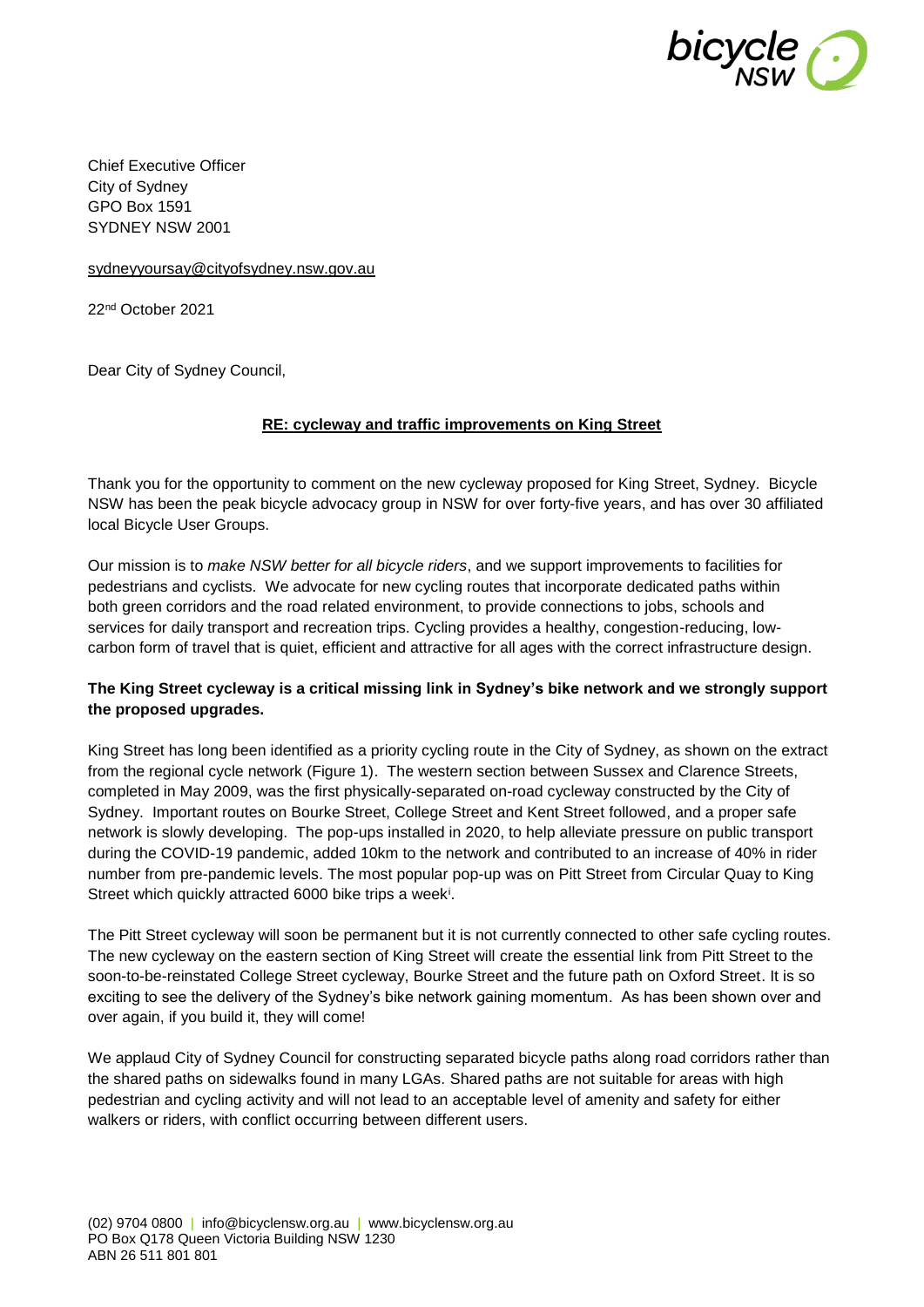



Figure 1: Extract from the Regional Bike Network (Source: City of Sydney Council)

One of the three guiding policy themes at Bicycle NSW is 'Build it for Everyone'ii and we advocate for infrastructure that is suitable for riders from 8 to 80 years of age to use independently. According to the best practice 'cycling segmentation' model, developed in Portland USA to identify the type and needs of existing and potential bike ridersiii, separated bicycle paths will allow 70% of citizens to consider journeys by bike (Figure 2). The area is fairly level and the increasing use of e-bikes and other micro-mobility devices will ensure that active transport options are accessible to all residents, commuters and visitors.



Figure 2: Four general categories of comfort levels for cycling as transportation. (Source: North Sydney Council)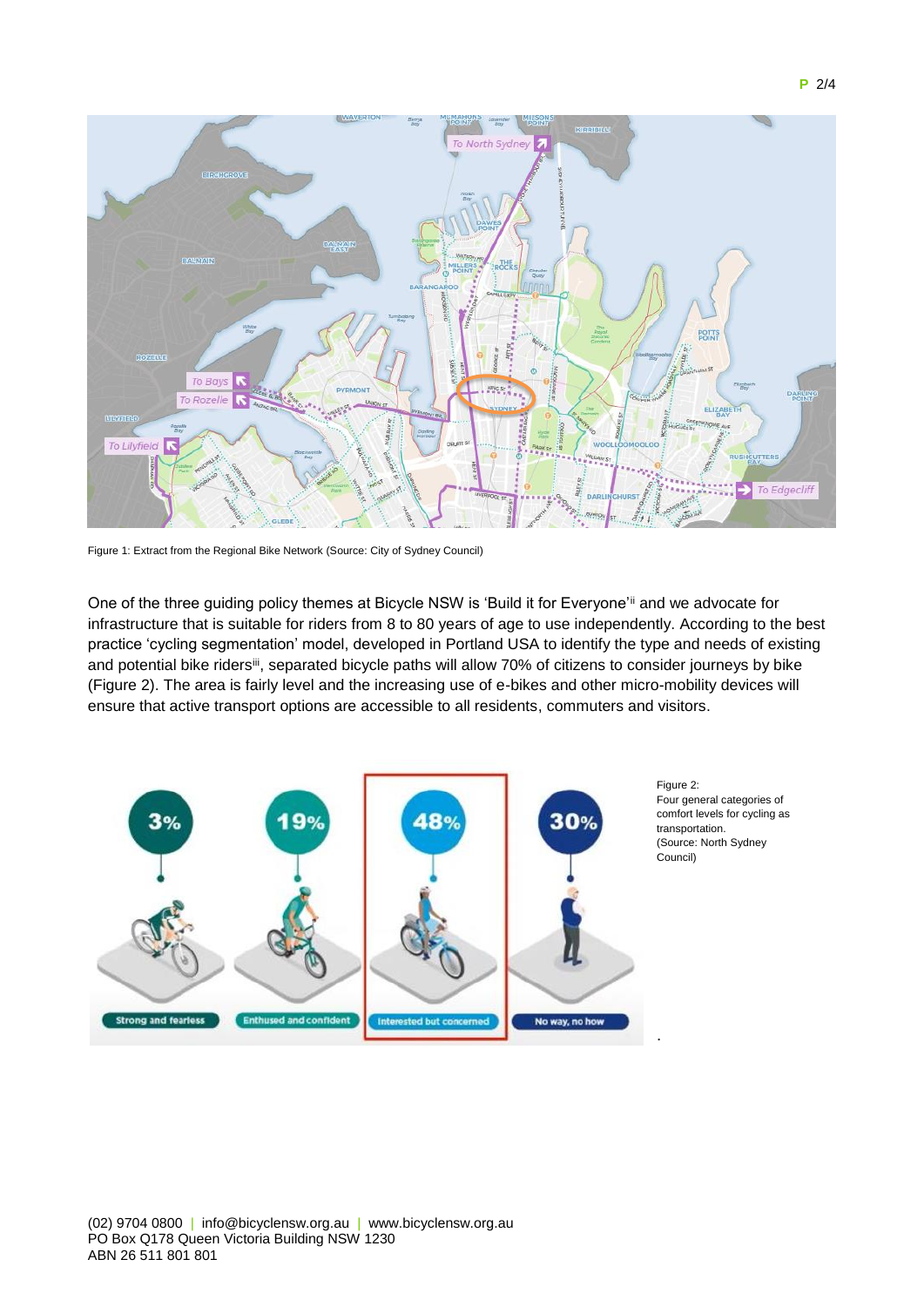# **The final piece of the King Street puzzle**

It is now crucial to plan for the final section of separated cycleway on King Street from Pitt Street to Clarence Street to provide a safe route towards Darling Harbour, the Anzac Bridge and the Inner West. Thousands of bike riders use this stretch of King Street every day and there are far too many close calls as they are forced to merge from the cycleway from Pyrmont Bridge into a complicated mix of traffic. It may be necessary to remove a general travel lane to accommodate a wide separated path and this has hindered the planning of the cycleway to date. However, the City of Sydney now has extra leverage in its negotiations with State Government and other stakeholders in the form of two new Transport for NSW policies that require State projects to prioritize road space for active transport - Providing for Walking and Cycling in Transport Projects Policy CP21001<sup>iv</sup> and the Road User Space Allocation Policy CP21000<sup>v</sup>.

# **Further considerations**

#### **1. Future-proof all walking and cycling infrastructure**

It is important that Sydney's active transport network is developed with regard to future growth in demand. The status quo of walking and cycling activity in the area is likely to change rapidly. The density of walkers will increase when new housing is delivered as proposed. An upswing in travel by bikes has occurred recently due to impacts of the COVID-19 pandemic, individual reactions to climate change, a surge in local delivery services and the growing popularity of e-bikes. In addition, State policies to address climate change and urban liveability will add to pressures on councils to secure a much bigger travel share for walking and cycling.

Cycling infrastructure must be designed with the maximum possible width allowing for safe recovery and overtaking as ridership increases. Bicycle NSW recommends referring to the new Cycleway Design Toolboxvi to ensure that the paths are constructed to current best practice.

#### **2. Ensure that cycle infrastructure is inclusive**

All types of bikes should be accommodated by the cycling infrastructure, including cargo bikes and tricycles. Again, the width of the paths is critical and it is important to consider turning radii, dropped kerbs, ramps and the design of modal filters to ensure that non-standard bikes not excluded from the network. Cargo bikes will increasingly be used for inner-city deliveries and have huge potential to play a key role in a sustainable transport system. Non-standard bikes such as hand-cycles, recumbents and wheelchair bikes offer disabled people independent mobility but are a rare sight on city streets due to barriers caused by poor urban design. Any measures enabling cycling by disabled people will support a growth in cycling by novice cyclists, children and older people, and improve conditions for those using mobility scootersvil.

# **3. Prioritise pedestrians and cyclists at all major intersections**

Traffic light phasing and sensors must favour active modes to encourage more people to walk and cycle. In line with the Road User Space Allocation Policy and other State and local strategies, small delays to vehicle traffic should never prevent the delivery of safer, more efficient and more attractive active transport infrastructure.

#### 4. **Maintain a focus on the important details of the cycle network**

Bike parking and other end-of-trip facilities should be provided at journey end locations to further support riders and encourage participation. Parking must accommodate non-standard cycles such as cargo bikes and e-bikes with suitably-sized and spaced racks with step-free access. Wayfinding should support visitors,